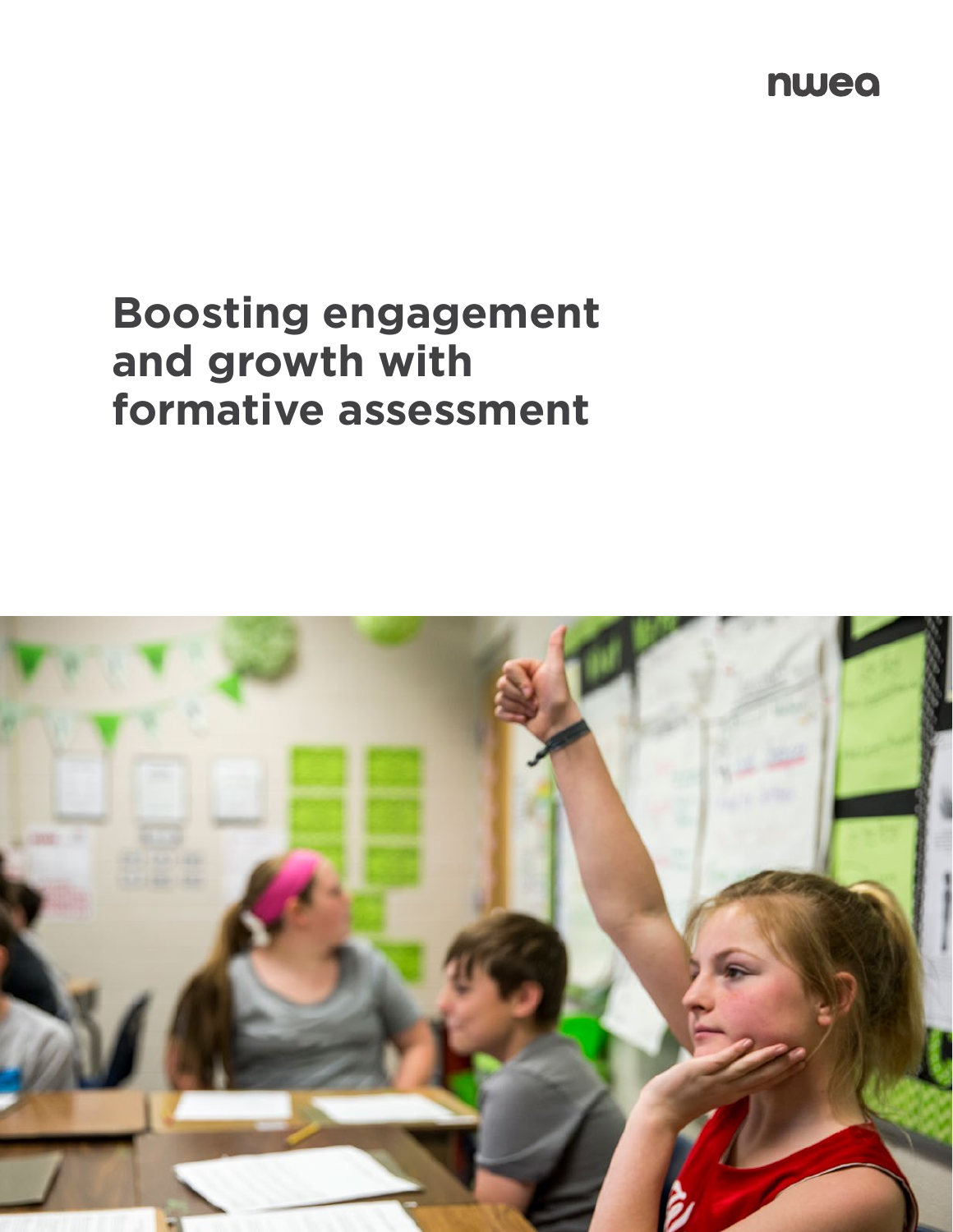### **Three unique perspectives on formative assessment**

There are many ways leaders can support the ongoing process of teachers collaborating, building, and sustaining their work with formative assessment practice. Here is an inside look at how three very different organizations are doing exactly this and making a measurable difference in the lives of students and teachers. We'll be sharing insights from the perspective of a regional agency, a district, and a school.

### **Spotlight**

- **+** Learn from educational leaders who've made formative assessment practice a team priority
- **+** Glean tips from regional agency, district, and school experience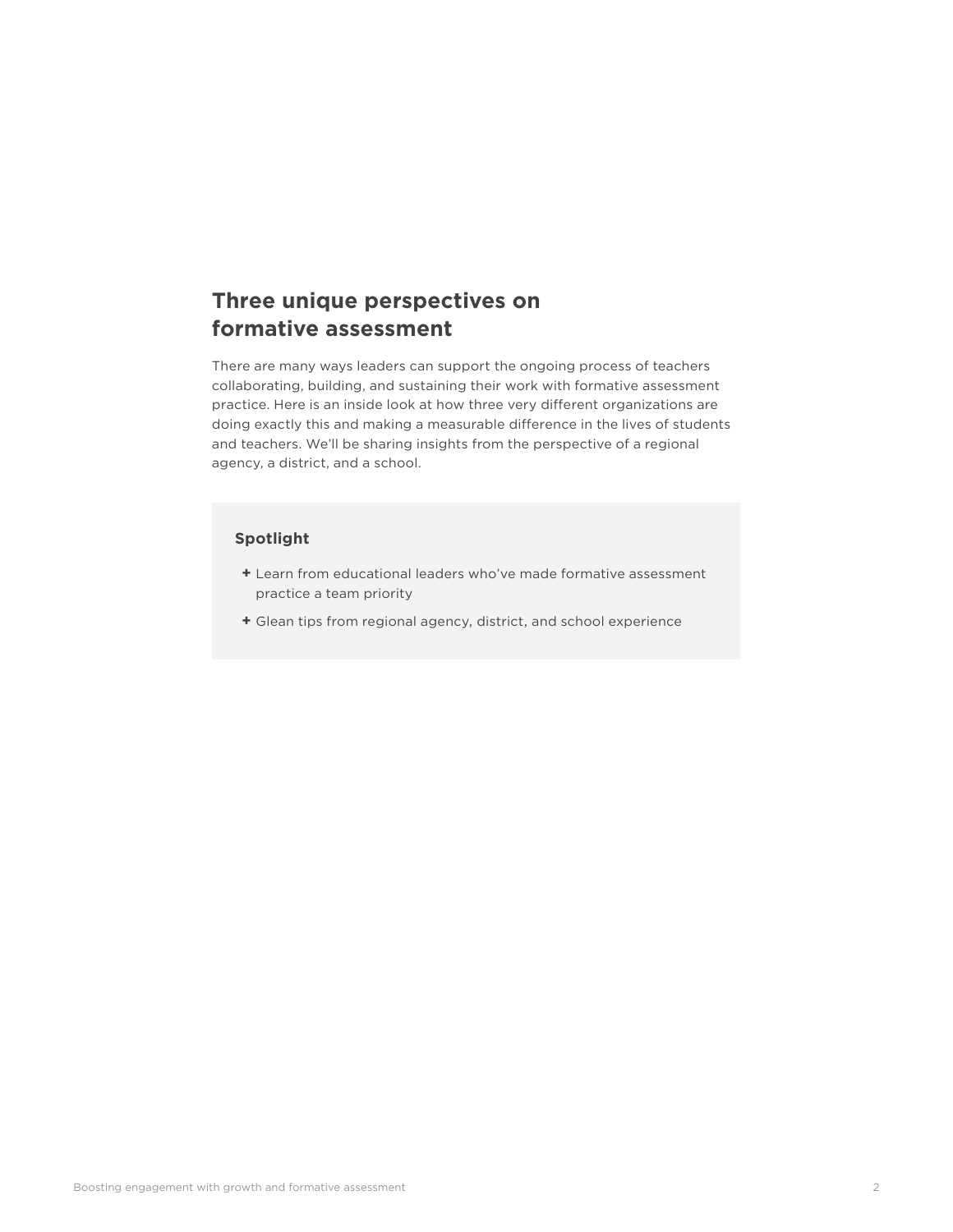## Regional agency finds instructional strategies that meet the needs of a large, diverse service area



Like many regional service agencies, Southern Oregon Education Service District (ESD) serves a large, geographically dispersed population. Its members include educators from a wide cross-section of subject areas and with varied experience. In 2012, when the agency was looking to invest a small allocation of professional learning funds, Superintendent Scott Perry wanted to focus that budget on educators' most pressing needs. When he consulted the ESD's group of curriculum directors, he says, "Looking at the Common Core and our governor's education initiatives, the group identified a strong need to support teachers in using formative assessment data in a systematic and ongoing way to guide instruction."

**"I've been teaching for 31 years. [Participation in NWEA formative assessment professional learning] is one of the most powerful things I've done. It has literally affected me dayto-day in how I work with kids."** 

> **Eric Sandrock, Teacher** Ashland Middle School, Southern Oregon ESD, OR

The impact has been huge, and teachers are continuing to use formative assessment techniques long after those initial workshops. But how exactly do you successfully roll out a professional learning effort across a region that spans 10,000 square miles and 13 districts? Here are some ideas from Southern Oregon ESD:

### **+ Let districts (and their teacher leaders) volunteer to participate**

The ESD gave all member districts an opportunity to take part in an initial round of professional learning for teacher leaders at a central location. Each interested district selected a handful of teachers across buildings and subject areas to participate in three intense days of professional learning. The goal was to start small with the most motivated participants, see the impact, and ramp up.

**+ Give teacher leaders a collaboration structure**

An initial three days of learning for teacher leaders were focused on two things: learning formative assessment practices they could take back to their colleagues and use immediately—as well as getting comfortable with a recommended process and timeline for collaborating with colleagues on a monthly basis. Participants agreed: the latter commitment was essential to embed the learning into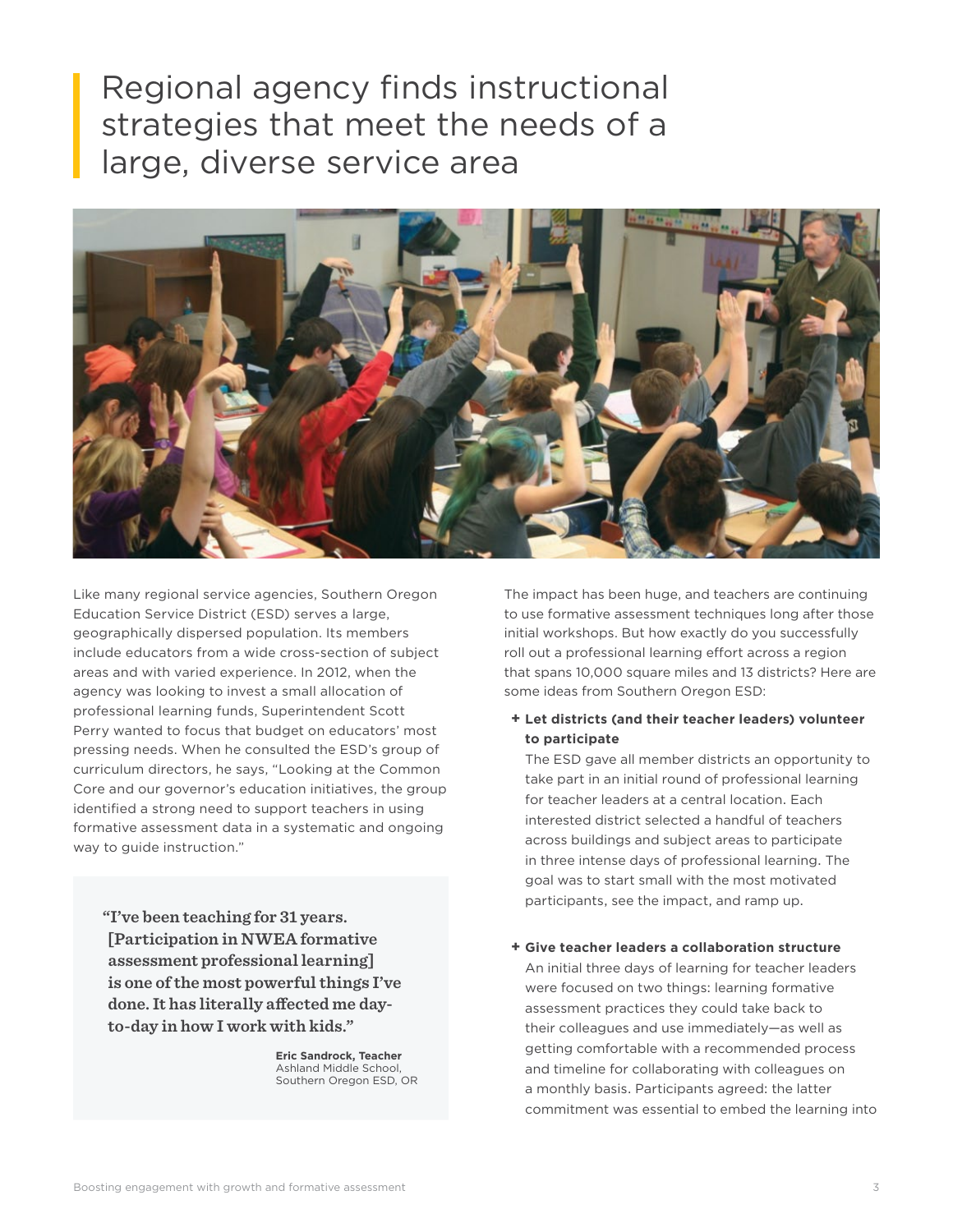daily practice. While the onus of a monthly meeting in a teacher learning community can seem daunting, AP Psychology and American Studies Teacher Jay Preskenis shares that his colleagues quickly found their collaboration to be "more worthwhile than anything else they're doing." He says, "Out of 20 people, 17 of them say, 'This is the best two hours of my month,' or 'This is the most important committee I'm part of, because it applies to what I'm doing tomorrow in class.'"

### **+ Ask teachers what can help make formative assessment sustainable for them**

English and Social Studies Teacher Nikki Thommen says, "A huge component of the success of this initiative is our leadership's willingness to support teachers. Teachers are excited to make this commitment, but we wouldn't be able to do [it] without support and resources from our principal, our district, or the ESD." That support can include anything from providing release time and flexible scheduling options to honoring a commitment to keep monthly meeting attendance to just teachers (no leadership) to foster an atmosphere of open and honest feedback among peers.

### **+ Build momentum with round two**

Seeing initial success and excitement from teachers, many members of the ESD chose to send additional teacher leaders to a second installment of professional learning less than a year after the first. At Ashland Middle School, teacher leaders who participated in the initial workshops mentioned that many colleagues became interested after they saw them collaborating and using new techniques in class.

**Regional service agency snapshot**

**SOUTHERN OREGON ESD, OR**



**STUDENT POPULATION**

**49,000** OVER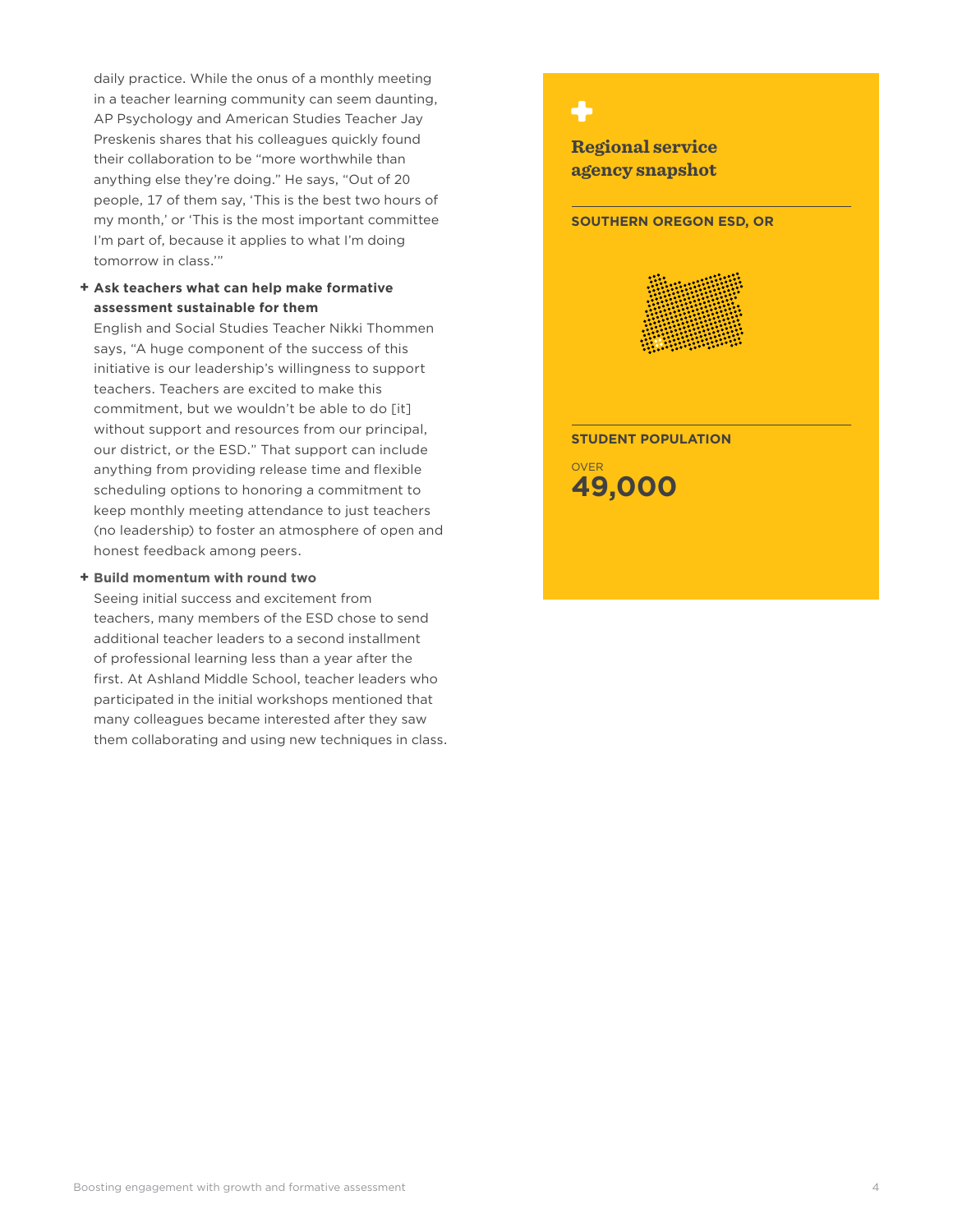## District boosts teacher and student engagement



West Ada's District Assessment Coordinator Teri Powell explains, "We started thinking about formative assessment because we wanted all teachers to have a toolkit to collect evidence of student learning on a regular basis. We wanted them to be able to answer these two questions: 'How do I know my students are learning? And how do I then adjust my instruction to make the best use of the limited time?'"

The district was intent on setting up an ongoing professional learning experience to help all teachers hone their formative assessment know-how for the long haul. To help understand the impact formative assessment had on teacher practices and student achievement, West Ada worked with the NWEA® Research Department on a two-year study. The study followed teachers and students who participated in formative assessment practice alongside counterparts in control schools.

After one year, teachers who participated in this professional learning initiative:

- **+** continuously elicited evidence of student learning more than non-participating teachers
- **+** provided more structured opportunities for students to take ownership of their own learning
- **+** showed a difference in adapting their instruction to meet students' learning needs

In year two, teachers continued to show improvement in these areas.

District-wide, students whose teachers participated in professional learning focused on formative assessment practices reported that they knew what they were supposed to learn and how to learn it. Those students also reported high levels of engagement. The more a teacher identified and shared learning expectations with students—as well as structured opportunities to engage students as instructional resources for one another—the more students reported experiencing increased engagement in their own learning.

In order to truly embed the use of formative practices district-wide, the West Ada team—much like the teams from Southern Oregon ESD—recommended starting with a group of volunteer schools, then expanding. Additionally, Teri Powell and David Harrison (one of West Ada's teacher leaders) shared three more tips:

### **+ Invest in leadership buy-in**

According to West Ada's two-year study, teachers implemented more recommended practices when they saw their commitment to formative assessment mirrored by school and district leaders and felt supported by their administration. To help leaders best support their staff, Powell recommends investing time in getting leader buy-in upfront and involving them in initial professional learning alongside teachers.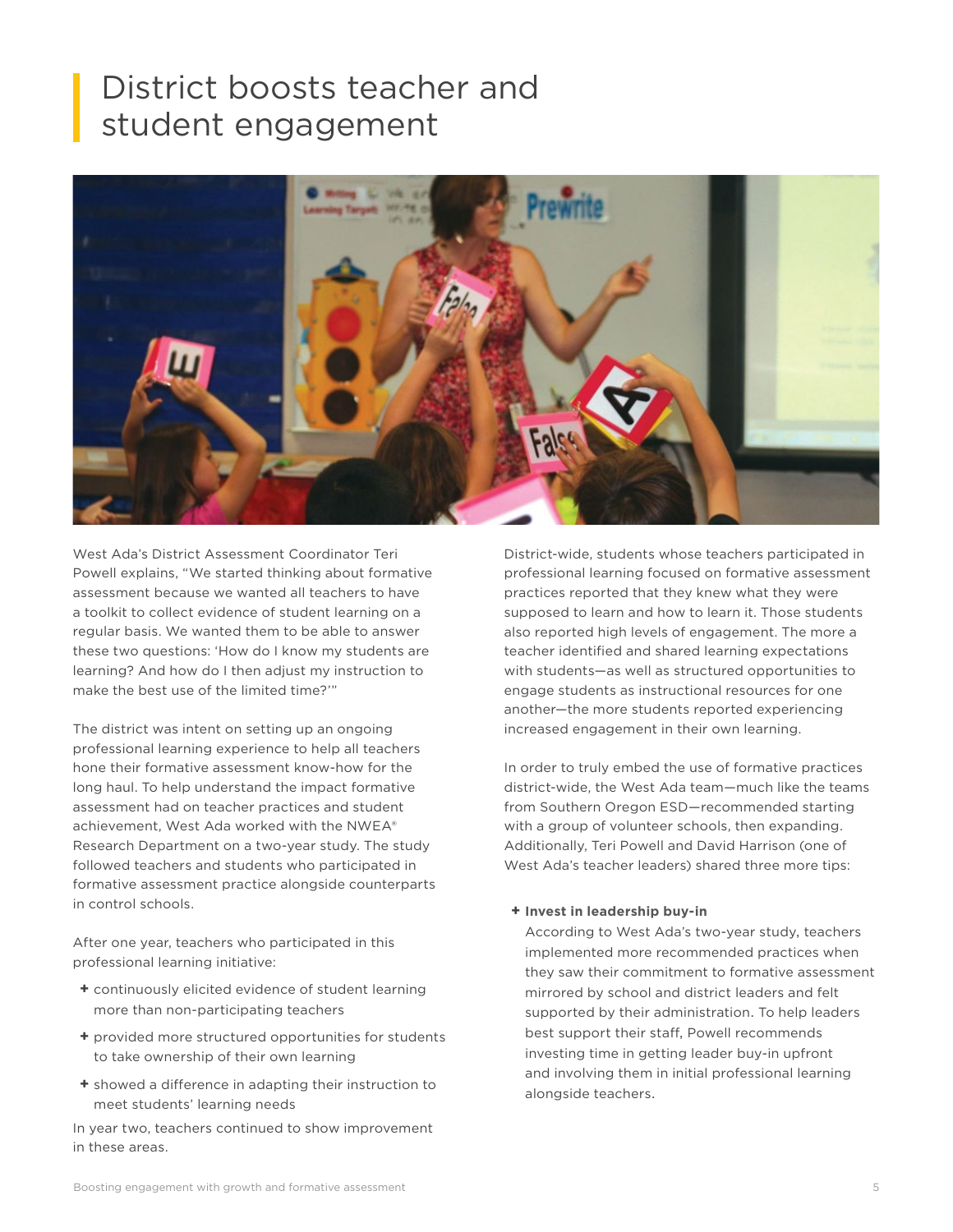### **+ Make a long-term professional learning plan**

"We've all had one-day professional learning," Teri says. "The problem is, it doesn't get embedded into your practice. One of the things we liked about working with NWEA on our formative assessment professional learning was that we had a chance to start with several days of foundational learning with a coach and then implement a two-year program that we sustained with our own monthly teacher learning community meetings at the building level."

### **+ Help teacher leaders connect**

Participating teachers cited sharing experiences with their peers in teacher learning communities as the most helpful aspect of the ongoing initiative. Teri shared several ways in which school and district leaders can support the teacher leaders who head up and sustain these critically important local communities. Some ideas to consider include asking experienced teacher leaders to mentor newer ones as well as setting up a meeting for teacher leaders midyear to share experiences and ideas across buildings.

**25 "When you have the consistency of % common vocabulary and formative techniques in each building and across buildings, students become accustomed to it and get better at being able to show and own their learning. The kids feel empowered, the teachers feel empowered, and teachers and students truly become partners."**

> **Teri Powell, District Assessment Coordinator** West Ada School District, ID

**District snapshot**

### **WEST ADA SCHOOL DISTRICT, ID**



**PRE-K–12TH GRADE STUDENTS**

**37,517** 

### **ECONOMIC MARKERS**

**ECONOMICALLY DISADVANTAGED**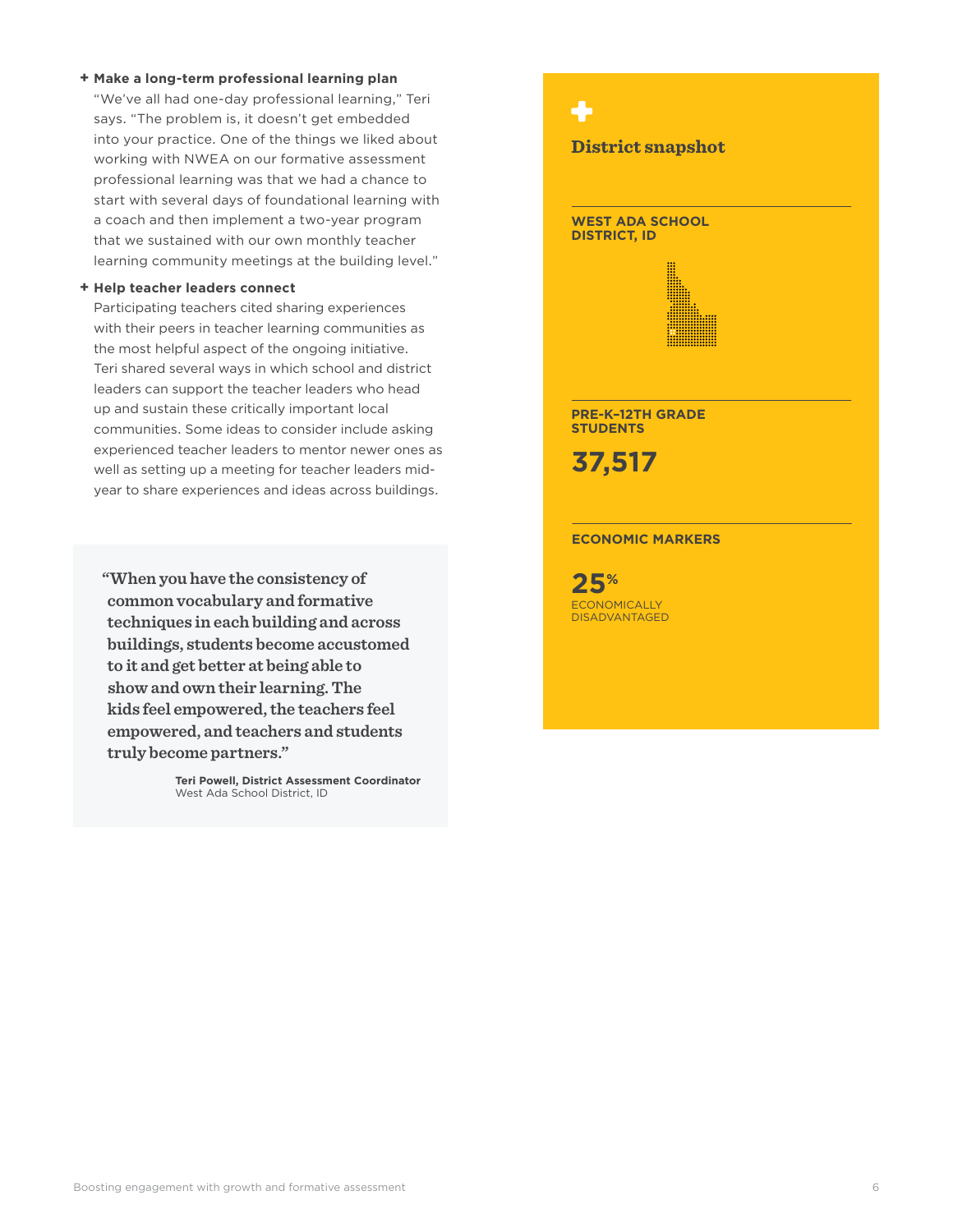# School uplifts its culture and achieves double-digit growth



When the school decided to focus on formative assessment practice, Our Lady of Hungary (OLH) was experiencing a seismic shift in its student demographics and cycling through its third principal in four years. The staff needed both a morale boost and some instructional alignment to help maximize their diverse students' achievements.

Principal Kevin Goralcyzk notes that OLH faced educators' universal challenge: "You know what you need the kids to know, but how do you know that they learned it? We didn't want to teach our kids for the minute to pass the test; we wanted to make sure that we had our kids learning from year-to-year and that their learning transferred across years."

To "right the ship," as the team called it, OLH leaders took two significant steps. To track student growth, they began using an interim assessment—MAP® Growth™, also from NWEA—three times per year. At the same time, they immersed teachers in professional learning focused on formative assessment practice to allow them to track and guide growth in between interim checkpoints. In the first year of implementation, winter interim assessment results were sobering. The staff reconvened and made specific plans to do better in the second half of the school year. Spring interim results proved that the use of classroom formative assessment practices was paying off.

In year two, all classes significantly improved their mean scores in mathematics, literacy, and reading. Winter 2016 MAP Growth testing showed five out of nine classrooms receiving scores above the norms in reading and language usage (whereas all had started the previous year below the norm). Nearly every class has shown growth on both MAP Growth and state tests. Recently, 90% of third graders (including all ELL students) passed the IREAD state-wide assessment, a 34% improvement from the previous year.

What can we learn from their experience? Here's what Principal Goralczyk and OLH teacher leaders recommend:

### **+ Distribute leadership**

"I think the biggest mistake most administrators make is thinking they have to lead in everything. You have to trust your staff," Principal Goralczyk emphasizes. "You have to lay the framework for what the change would be, then you identify your leaders in the building—your master teachers. They help you empower everyone else." Goralczyk chose the leaders and trusted them to head up monthly meetings. Each teacher leader guided a group of 8–10 peers; together, they learned new formative assessment practices, shared successes and failures judgment-free, and made a plan for trying something new the following month.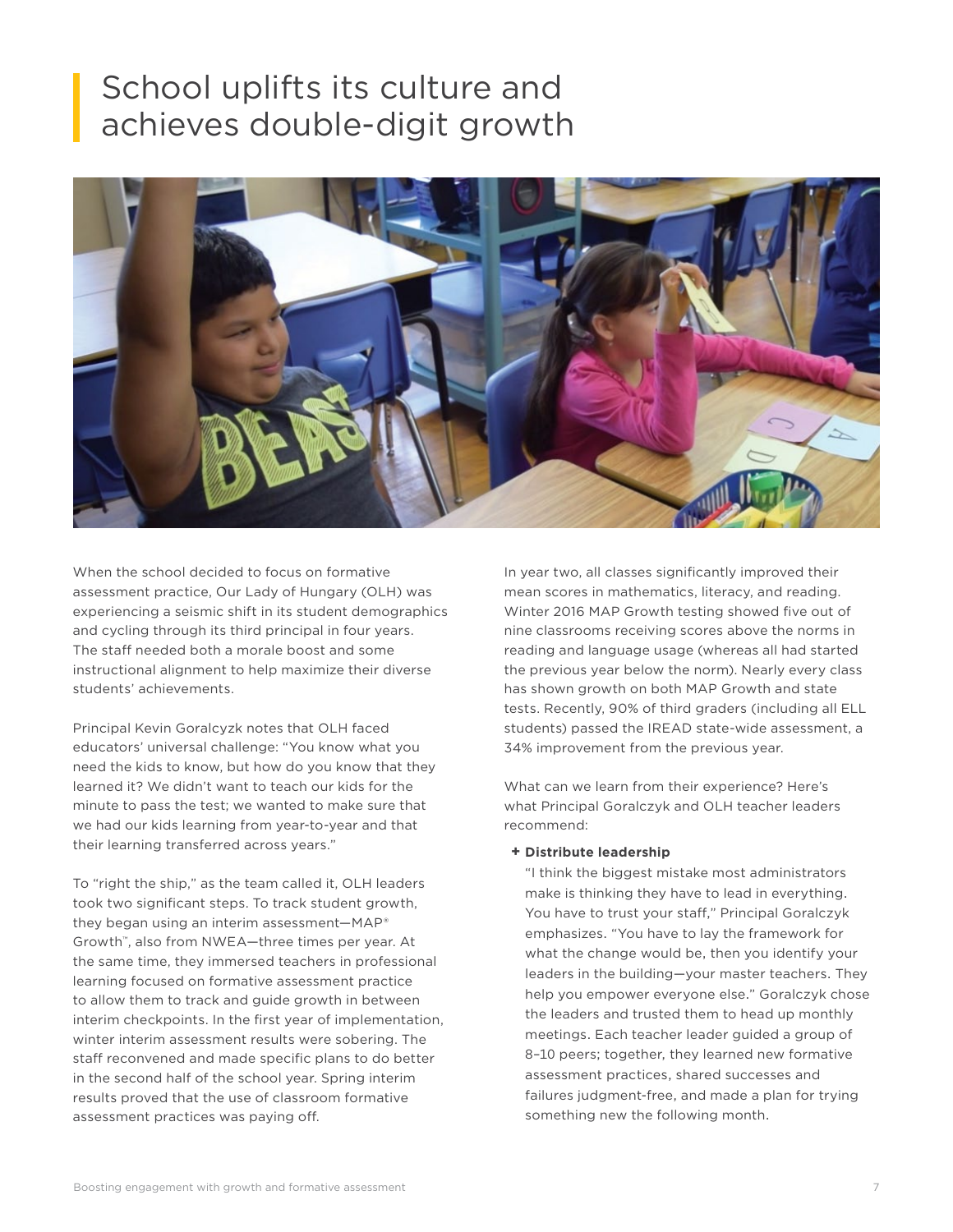### **+ Don't just share content, build culture**

Teacher Leader Kari Wuszke says leadership's support of teachers and its provision of the time and resources to have the whole staff focus on formative assessment practice across all grades and subjects spurred a major positive shift in school culture and increased trust—both among peers and between teachers and leadership. "We feel entrusted as well as emboldened to do what we do," says Wuszke.

### **+ Make it manageable**

Middle School English Teacher Melissa Wroblewski notes that formative practices complemented what she and other teachers were already doing, rather than creating a drain on her schedule. The teacher leaders helped build buy-in among peers by taking it one small step at a time and building in elements of choice. Each month, the collaborative peer groups would learn a new practice and choose how to apply it in their own classroom (which might look different depending on the grade or subject they teach). Wroblewski says the impact was immediate and well worth the time investment: "It's not like you're spending oodles of time outside the classroom. And you get so much good feedback from the students that you can use in the moment to change up lesson plans on the fly. It helps you create the vision for the next couple of days, the week, or even the rest of the quarter."

**"You can have all the data in the world. But if you don't know how to navigate it and what to do with it, then who cares? Being given the tool of formative assessment and different ways to use it was my lifesaver."**

> **Kari Wuszke, Teacher Leader** Our Lady of Hungary Catholic School, IN

### 45

**School snapshot** CATHOLIC SCHOOL

**SOUTH BEND, IN**



**PRE-K–8TH GRADE STUDENTS**

**200**

#### **LEARNING NEEDS**

OF STUDENTS ARE ENGLISH **LEARNERS 40%**



#### **ECONOMIC MARKERS**

OF STUDENTS QUALIFY FOR FREE OR REDUCED-PRICE LUNCH **100%**